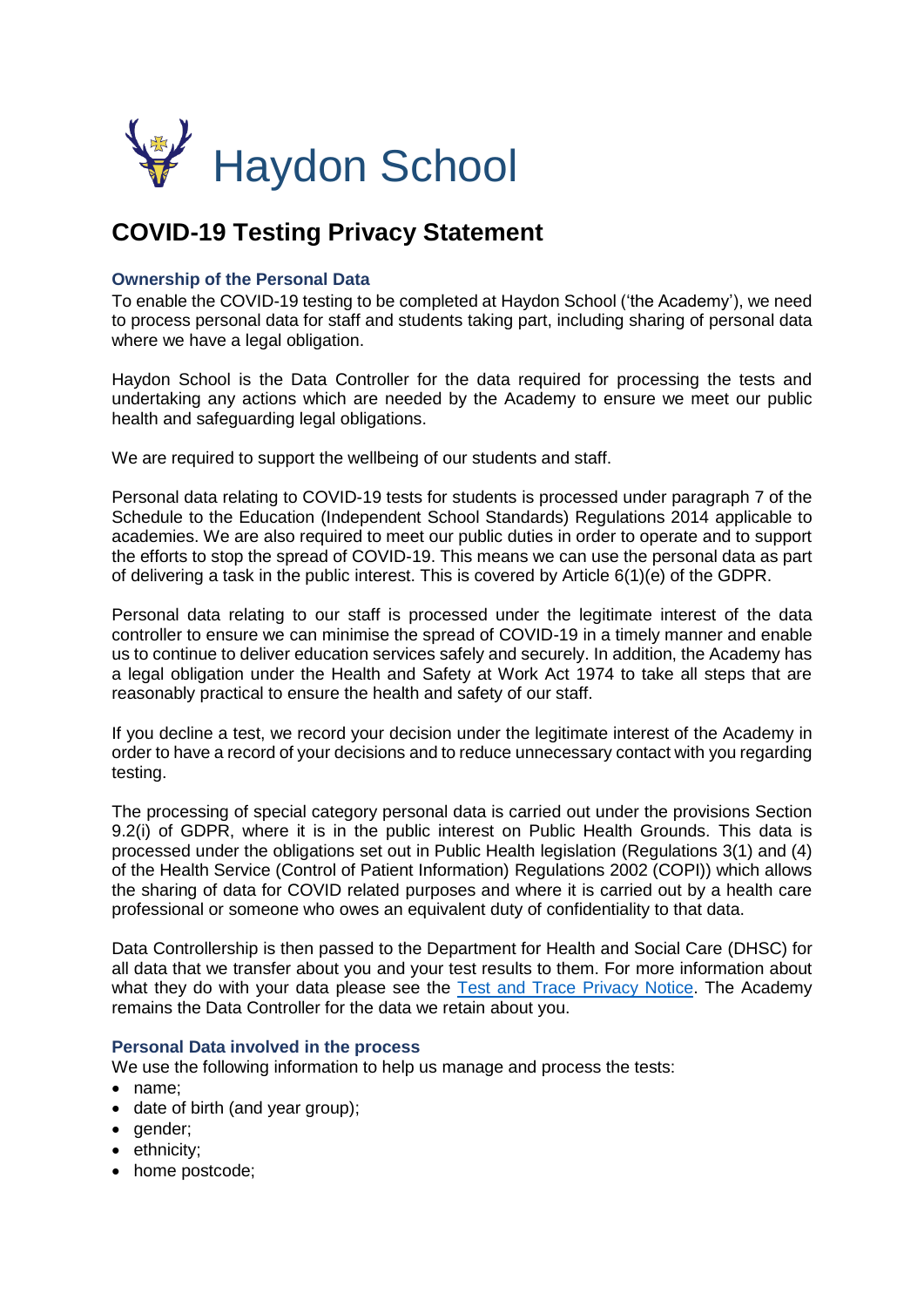- email address:
- mobile number:
- unique barcode assigned to each individual test and which will become the primary reference number for the tests;
- test result:
- parent/guardians contact details (if required).

We will only use information that is collected directly from you specifically for the purpose of the tests, even if you have previously provided us with this information.

**Test processors (Academy staff) only**: please be advised that we are required to keep a record of the number of positive, negative and void tests that you have processed for our internal training purposes.

**COVID site team only**: please note that we will keep records of your NHS Test and Trace training certificates for the duration of the testing programme.

### **How we store your personal information**

The information will mainly be stored securely on local spreadsheets in school and school's shared 'COVID-19 Rapid Testing' Google drive whilst it is needed. Parental permission to participate in COVID-19 testing (Medical Test Consent) is recorded and stored on EVOLVE. Permission to participate in COVID-19 tests (Medical Test Consent) for students over 16 who are able to provide informed consent is recorded via Google forms. Staff permission to participate in COVID-19 tests (Medical Test Consent) is recorded via Google forms. The information will also be entered directly onto DHSC digital services for the NHS Test and Trace purposes. Haydon School will not have access to the information on the digital service once it has been entered.

### **Processing of Personal Data relating to positive test results**

The member of staff, student or parent (depending on contact details provided) will be informed of the positive test result by the Academy and advised on how to book a confirmatory test.

We will use this information to enact our own COVID isolation processes without telling anyone who it is that has received the positive test.

The information will be transferred to DHSC, who will share this with the NHS, GPs. PHE and the Local Government will use this information for wider Test and Trace activities as well as statistical and research purposes.

This information is processed and shared under obligations set out in Public Health legislation under Regulations 3(1) and (4) of the Health Service (Control of Patient Information) Regulations 2002 (COPI) which allows the sharing of data for COVID related purposes.

This information will be kept by the Academy for a minimum of 14 days and by the NHS for 8 years.

### **Processing of Personal Data relating to negative test results**

We will record a negative result and the information will be transferred to DHSC, NHS. PHE and the Local Government will use the information for statistical and research purposes.

This information is processed and shared under obligations set out in Public Health legislation under Regulations 3(1) and (4) of the Health Service (Control of Patient Information) Regulations 2002 (COPI) which allows the sharing of data for COVID related purposes.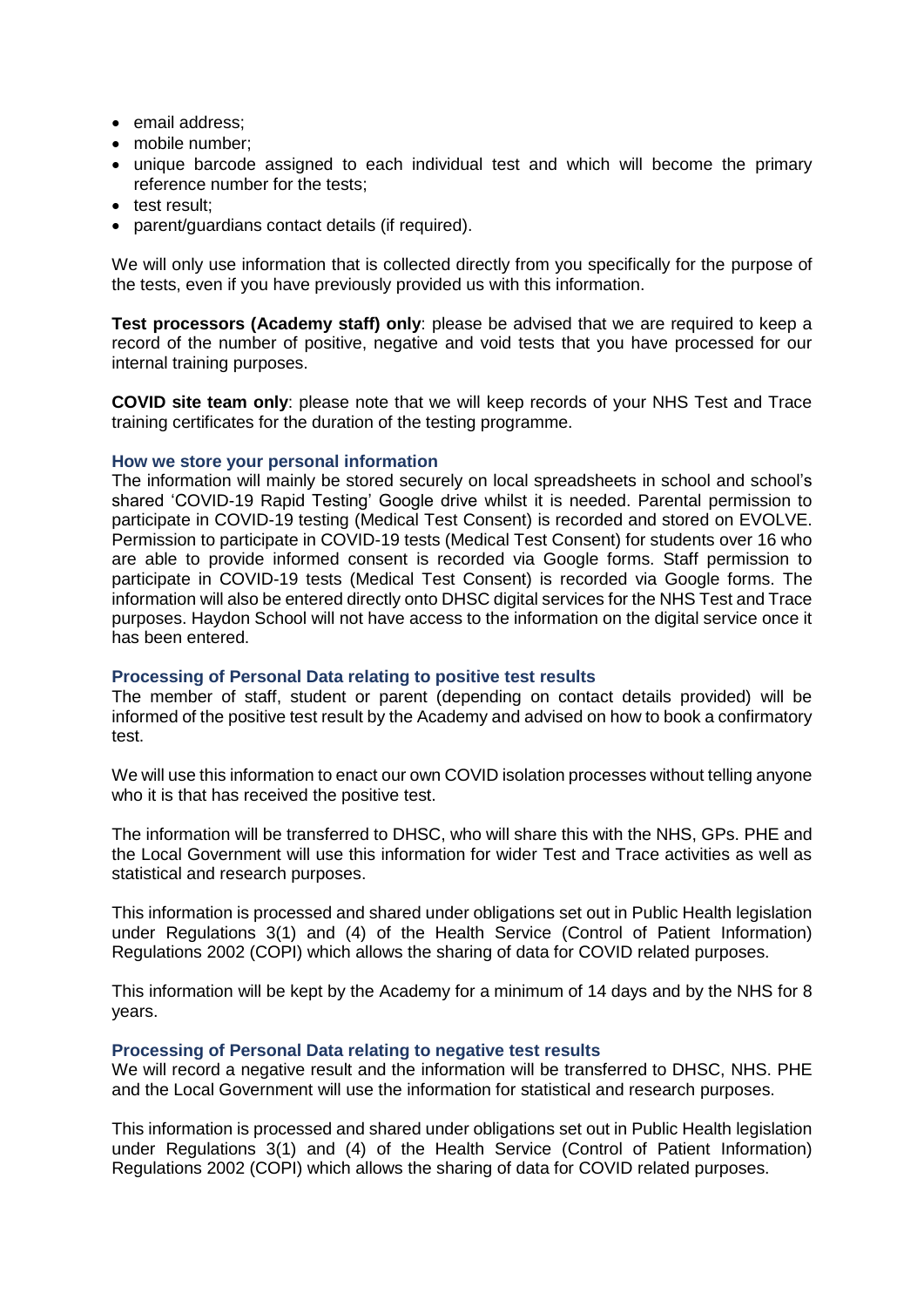This information will be kept by the Academy for a minimum of 14 days and by the NHS for 8 years.

## **Processing of Personal Data relating to void test results**

An unclear, void result means it's not possible to give a result from the test taken this time. This can be for several different reasons. If this happens, you will be advised to have another test.

We will record a void test result and the information will be transferred to DHSC, NHS. PHE and the Local Government will use the information for statistical and research purposes.

This information is processed and shared under obligations set out in Public Health legislation under Regulations 3(1) and (4) of the Health Service (Control of Patient Information) Regulations 2002 (COPI) which allows the sharing of data for COVID related purposes.

This information will be kept by the Academy for a minimum of 14 days and by the NHS for 8 years.

### **How long will we retain the data**

All personal data will be held securely and will only be held for as long as is necessary for the purposes described in this Privacy Statement (for the duration of the testing programme plus one month). It will be disposed of in a safe and secure manner or will be anonymised, so it will not be associated with you and may then be retained for a longer period.

### **Processing of Personal Data relating to declining a test**

We will record that you have declined to participate in a test and this information will not be shared with anyone.

# **Haydon School DfE representative contact details for managing delivery of COVID-19 testing – COVID site team only**

To enable for COVID-19 testing to be delivered by the Academy and in order to receive support by the Department for Education (DfE), Haydon School will share personal data of a designated representative (name, work email address, mobile phone number) with the DfE. In exceptional circumstances and with the explicit consent of the designated representative, personal mobile number will be shared with the DfE in order to facilitate multi-factor authentication logins to the log test site. Please refer to the 'DfE Privacy Notice – school or college representative contact details for managing delivery of COVID-19 testing' for more information (available from the school's DPO).

### **Data Sharing Partners**

The personal data associated with test results will be shared with:

- DHSC, NHS, PHE to ensure that they can undertake the necessary Test and Trace activities and to conduct research and compile statistic about Coronavirus;
- your GP to maintain your medical records and to offer support and guidance as necessary;
- local government to undertake local public health duties and to record and analyse local spreads.

### **Your Rights**

Under data protection law, you have rights including:

your right of access - you have the right to ask us for copies of your personal information;